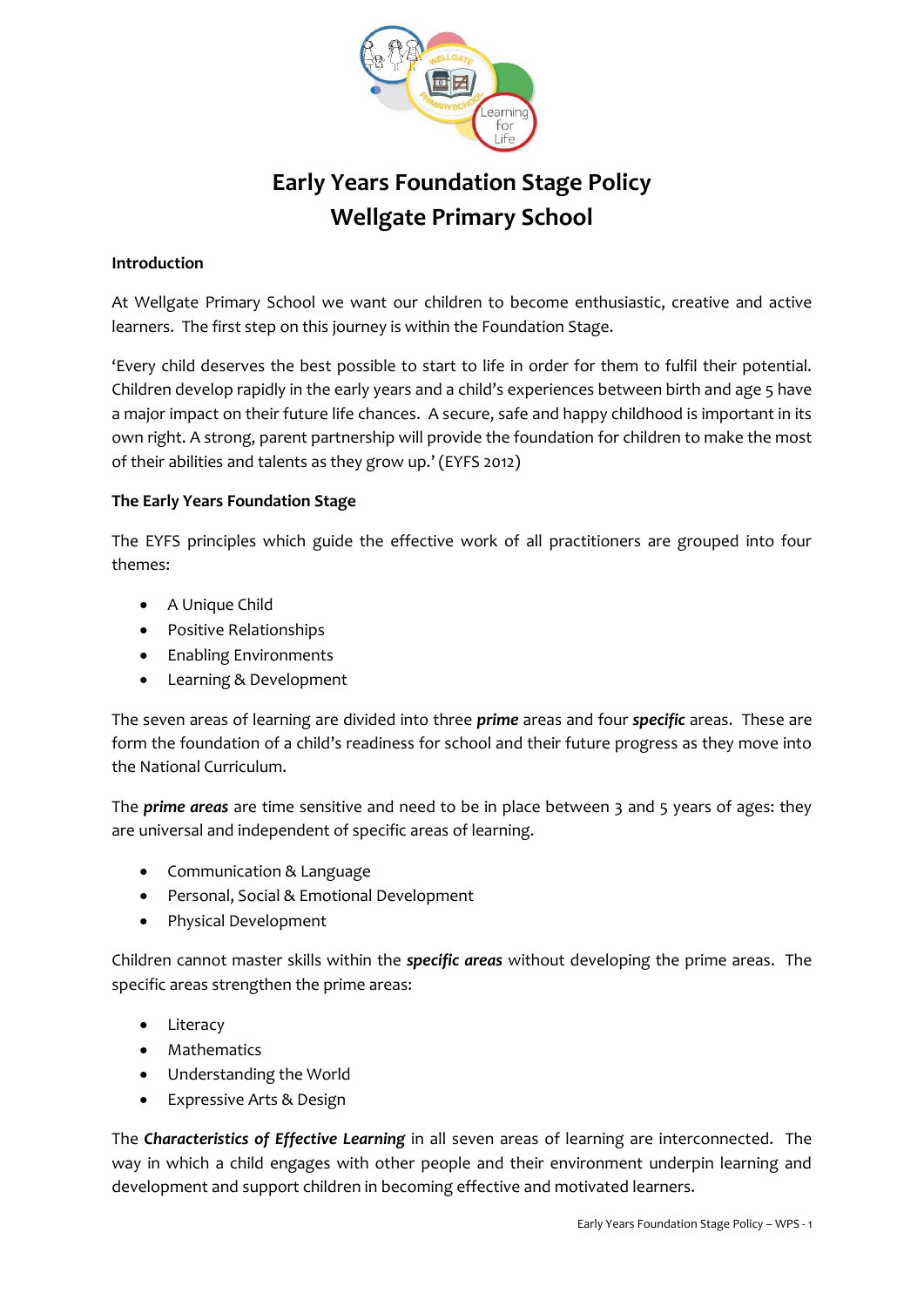- Playing & Exploring
- Active Learning
- Creating & Thinking Critically

#### **Provision**

- Our EYFS is organised into two full time Foundation 2 Classes and 1 part time (morning or afternoon sessions) Foundation 1 class. Each class teacher is the nominated Key Person for individual children, although all staff are expected to develop positive and constructive relationships with all children.
- We have a team of highly qualified, dedicated, professional and caring Early Years teachers, and Teaching Assistants who plan and work closely together to provide a high quality curriculum.
- We value our parent partnership with an open door policy and regular opportunities to engage parents in activities.
- We continue to monitor the quality and organisation of our provision to provide the best possible learning opportunities for all children.
- Resources are well organised, clearly labelled and accessible.
- Our teams moderate their judgements both internally and with other professionals, using recommended non-statutory materials, to ensure accurate observations are made which contribute to our knowledge of the learning journey of individual children.

#### **Teaching Strategies**

We ensure that there is a balance adult-led and child-initiated activity across the day. We believe that even during child-initiated activities the adults' role and interaction with the children is essential as this helps to build the children's understanding and so guides new learning. The role of the adult is to continually model, demonstrate and question what the children are doing, either through participation in the children's game or encouraging the children to participate or complete a task with the adult. The children are taught through a number of different strategies that are both Early Years based as well as direct teaching and other more investigative project based learning approaches.

#### **Play**

Learning through play is an important and integral part of the Early Years curriculum and classroom. We believe that children learn best from activities and experience that interest and inspire them. We use prior assessment of the children's skills and knowledge, as well as the project and immersion as the starting points for these experiences. The project and immersive feel of the environment inspires the children to learn and investigate the experiences and opportunities around them. We carefully plan the environment and opportunities within this environment to reflect on what has interested the children, making sure that we provide opportunities to extend and practice the skills they have learned during the project or through direct teaching. We ensure that each of the different areas of learning are represented in the environment and provide different experiences and opportunities to learn. We believe it is important that adult take an active role in child-initiated play through observing, modelling, facilitating and extending their play. Achieving and maintaining the balance between childinitiated and adult-led activities is very important to us.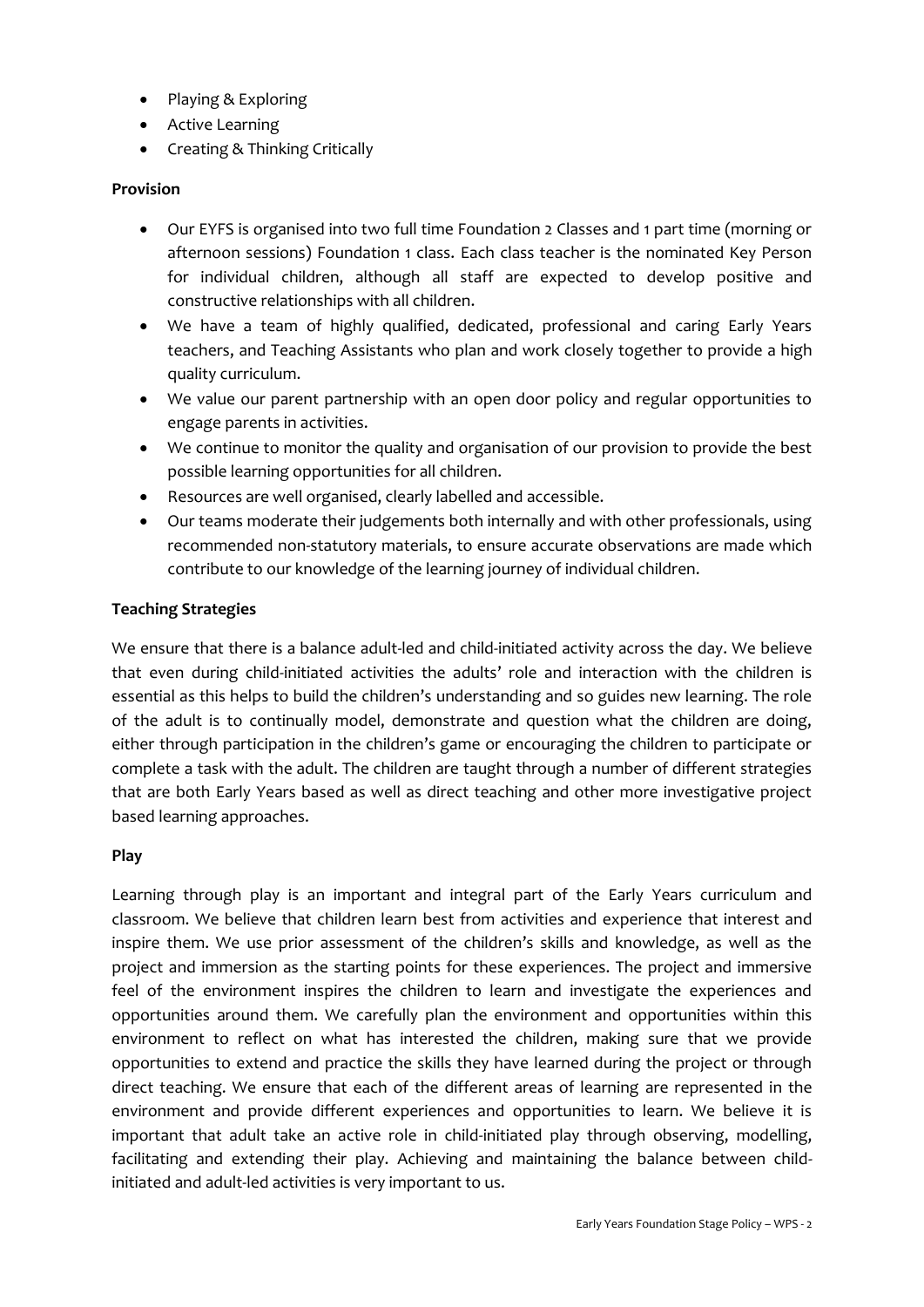## **Direct teaching**

- In FS1 we have opportunities throughout the week in which each child is encouraged to participate in an activity led by the teacher or Teaching Assistant. Children in FS1 participate in a daily phonics session, suitable for their age and stage, with each child gaining experience of Phase 1 letters and sounds activities to develop their phonemic awareness. They also have daily counting and number experiences, allowing the children to experience number each and every day.
- In FS2, the children participate in daily phonics sessions using the Read Write Inc. Phonics scheme. Once the children have developed a secure knowledge of sounds and can manipulate them with confidence, their Read Write Inc. session incorporates Guided Reading. Children in FS2 also have Maths Mind which aims to rehearse counting skills and reinforce previously taught skills. All direct taught sessions are carefully planned and tailored for each group of learners, using previous assessments of the children's knowledge, skills and ability. Planning is changed and tailored regularly and in response to the result of taught sessions, ensuring all teaching and learning is relevant and challenging for each child.

# **Outdoor Provision (See separate policy)**

At Wellgate Primary School we recognise the importance of Outdoor play in the development of young children.

Children will have access to outdoor provision for a substantial part of each session. All children will be encouraged to take part in the full range of outdoor experiences. Resources outdoors and indoors will be organised similarly to enable children to be independent and take responsibility for their own environment. Planning incorporates outdoor activities for all weathers including some weather dependent activities.

## **Safety**

Children's safety and welfare is paramount. We create a safe and secure learning environment and provide a curriculum that teaches children how to be safe, make choices and assess risk. We promote a healthy lifestyle by providing fresh fruit for the children daily and encourage them to make independent healthy choices about what they eat.

# **Transition (See EYFS Transition Policy)**

At Wellgate Primary School we pride ourselves in making the key transition points smooth for all children.

- All children are visited at home before starting in our Nursery.
- They visit Nursery with parents/carers before attending full sessions.
- The transition between F1 and F2 is calm, happy and successful. The transition period at the end of the summer term allows F1 children to experience 'big school' and get to know Foundation 2 staff.
- Foundation 2 staff visits children from other Foundation 1 settings in their own environments before they are invited to join us during the transition period.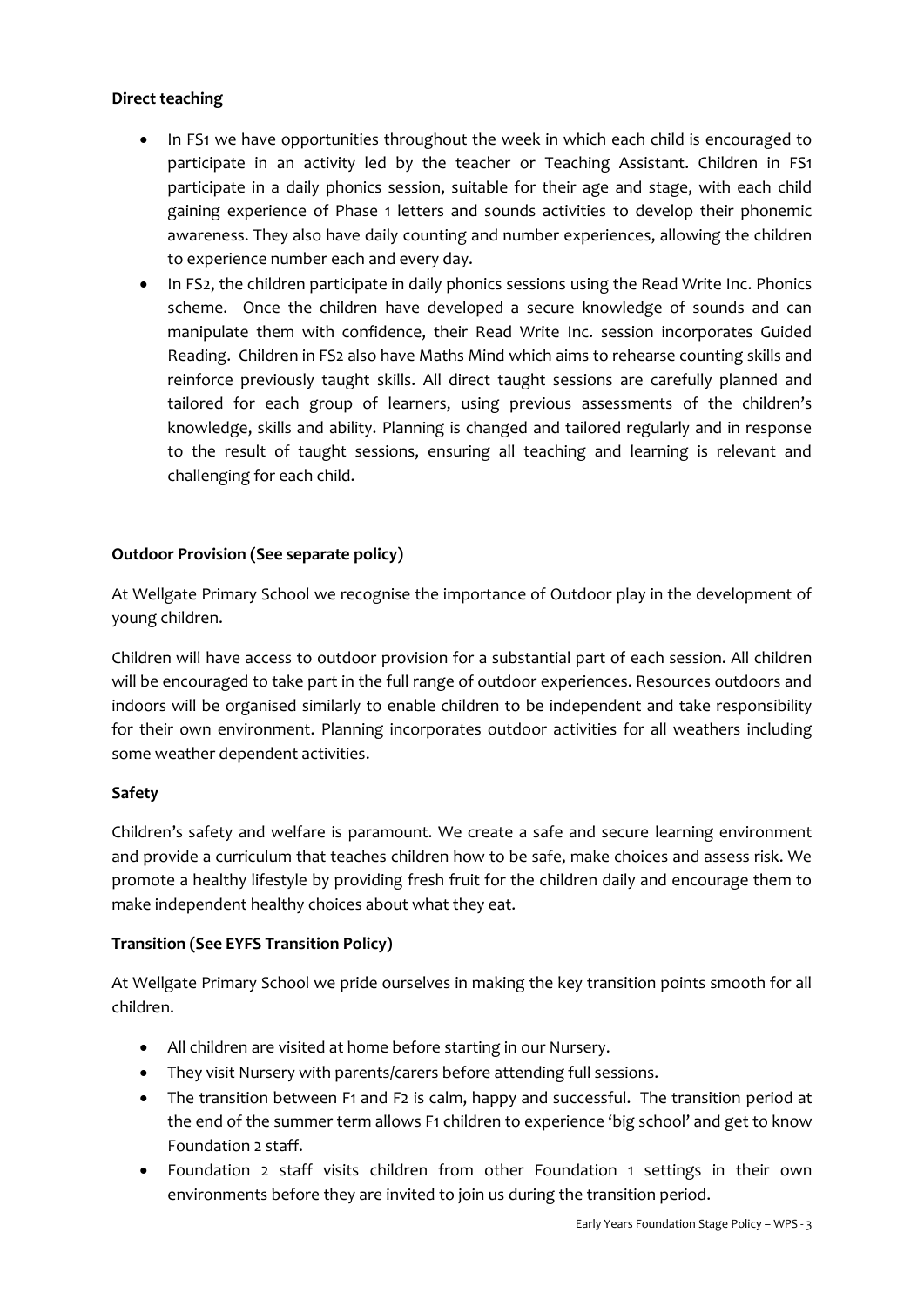- All children are invited to stay for lunch with their parents as part of the transition process.
- Foundation 2 work closely with Year 1 staff so that the transition into National Curriculum meets the needs of all children.

## **Observation & Planning**

At Wellgate Primary School we hold the individual child at the centre of our planning. This is achieved through detailed observation and assessment which is the heart of effective early years practice.

Staff achieve this through:

- Observing children as they interact in their play, everyday activities, child-initiated activities and planned adult led activities.
- Sharing information from parents about the children's development at home.
- Comparing observations made in school with the Early Years Outcomes and identifying the relevant stage on the developmental pathway and so recognising the next steps necessary in a child's learning.
- Children's progress is recorded using the Early Excellence Assessment Tracker.
- Collating observations in each child's electronic Individual Learning Journey which enables us to measure the progress of children across all area of learning and identify next steps for each child.
- Considering all the information gathered about children and using it effectively to plan a challenging and inspiring range of activities to promote all areas of learning.

## **Assessment**

In accordance with requirements of the EYFS statutory framework Wellgate Primary School completes and submits the Early Years Foundation Stage Profile for each child in the Summer Term of the Foundation 2 Year. This is measured against the 17 Early Learning Goals. This provides parents/carers and practitioners with a clear picture of each child's development, knowledge, understanding and abilities as well as their progress against expected levels. It, furthermore, prepares Year 1 staff for individual children's school readiness, needs and agreed next steps. This information is tracked using the Early Excellence Assessment Tracking which allows staff to measure progress and attainment against each child's Age Related Expectations.

Parents/Carers are free to share their child's Early Years Profile at any time. Teaching staff share key information regarding progress and attainment at in year Parents' Meetings and well as in greater detail in the Record of Achievement. Characteristics of Effective Learning are reported in detail in the Record of Achievement.

## **Baseline Assessment**

Wellgate Primary School selected the Early Excellence Baseline as the provider from September 2015. The age appropriate baseline will be completed for F2 children during the first half term and staff use the reports that this information generates to inform future planning.